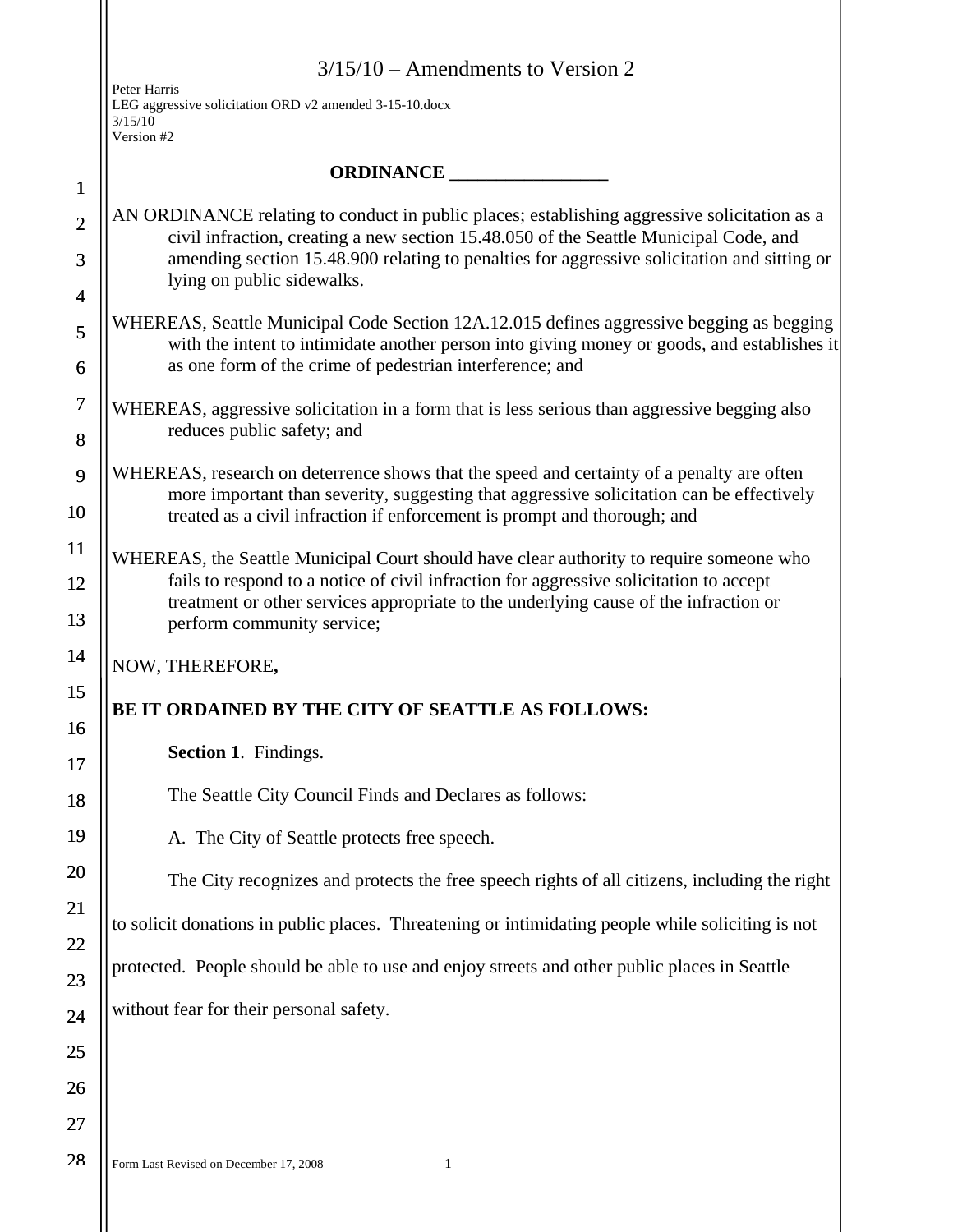## 3/15/10 – Amendments to Version 2

Peter Harris LEG aggressive solicitation ORD v2 amended 3-15-10.docx  $3/15/10$ Version #2

28

B. Aggressive solicitation is a serious public safety problem in Seattle.

Residents of and businesses in the greater downtown area in Seattle believe aggressive solicitation is a serious problem in their home neighborhoods, and residents of the rest of the city agree. A 2009 survey of residents of Downtown, South Lake Union, Belltown, Pioneer Square and International District/Chinatown found that two-thirds of residents are concerned about aggressive solicitation and fewer than half believe the City is adequately addressing the problem (see Attachment A). A 2009 survey of residents of the entire city found that nearly one-quarter of residents avoid Downtown because of fear for personal safety, an increase from 2007 (see Attachment B). Many recent communications from citizens to the City Council indicate that citizens believe the problem of aggressive solicitation has increased substantially within the last year. These communications relate incidents in which people requesting or demanding donations verbally abused their victims, followed them, refused to take no for an answer, aggressively confronted those attempting to use automated teller machines or pay parking fees, or otherwise threatened or intimidated the victim (see Attachment C).

C. Aggressive solicitation threatens the economic vitality of Seattle.

In addition to making Seattle a less desirable place to live, fear for personal safety created by aggressive solicitation also damages the city's economic health. When city residents and others avoid Downtown, businesses in Downtown suffer. Seattle's Conventions & Visitors Bureau reports that many visitors from other large cities feel unsafe on Seattle's streets. When a large convention group decides to not return to Seattle because many of its members were victims of aggressive solicitation, the economic impact to the city is in the millions of dollars (see Attachment D).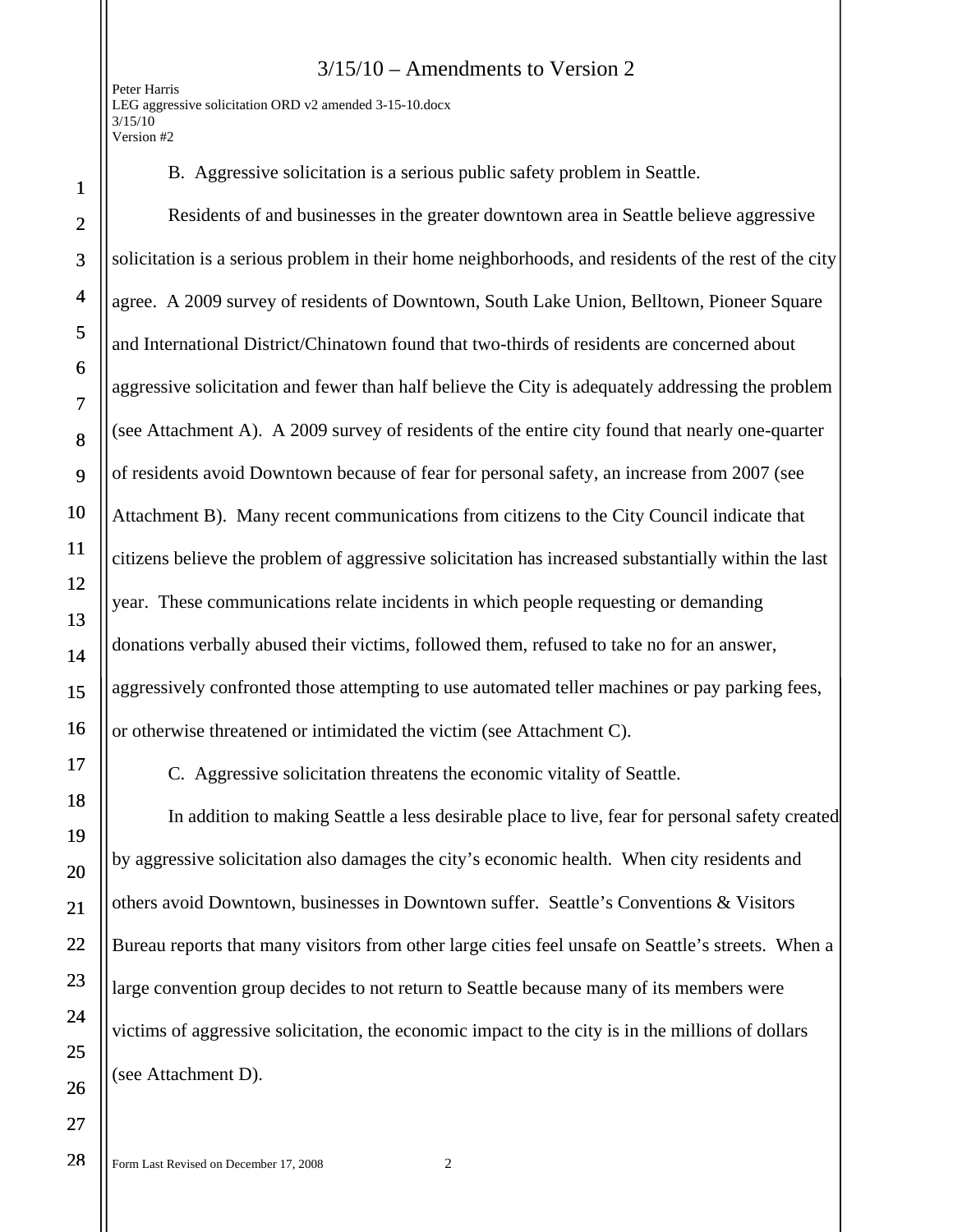3/15/10 – Amendments to Version 2 Peter Harris LEG aggressive solicitation ORD v2 amended 3-15-10.docx  $3/15/10$ Version #2 1 2 3 4 5 6 7 8 9 10 11 12 13 14 15 16 17 18 19 20 21 22 23 24 25 26 27 D. Prohibiting aggressive solicitation is reasonably necessary and appropriately balances individual rights and the public interest. Prohibiting people from engaging in intimidating conduct while soliciting is reasonably necessary for public safety in Seattle. Given the documented public fear for personal safety created by aggressive solicitation, and the impact of this fear on the livability and economic vitality of the city, it is reasonable and appropriate to set a minimum standard for behavior that will reduce this fear. **Section 2.** A new Section 15.48.050 of the Seattle Municipal Code is added as follows: **SMC 15.48.050 Aggressive Solicitation** A. The following definitions apply in this section: 1. "Solicitation" means the act of asking another for money or other items of value, whether or not in exchange for a service or item of value. 2. "Intimidating conduct" means conduct that ((puts a reasonable person in immediate) fear of harm or loss)) makes a reasonable person fearful or feel compelled to give money or another item of value. The mere act of solicitation is not intimidating conduct. 3. "Public place" has the same meaning as in SMC 12A.12.015. 4. "Aggressive solicitation" means the act of engaging in intimidating conduct towards another person in a public place when such conduct is accompanied by an act of solicitation. The mere act of solicitation without intimidation is not aggressive solicitation. Aggressive solicitation includes but is not limited to the following conduct, when the conduct would make a reasonable person fearful or feel compelled to give money or another item of value:

28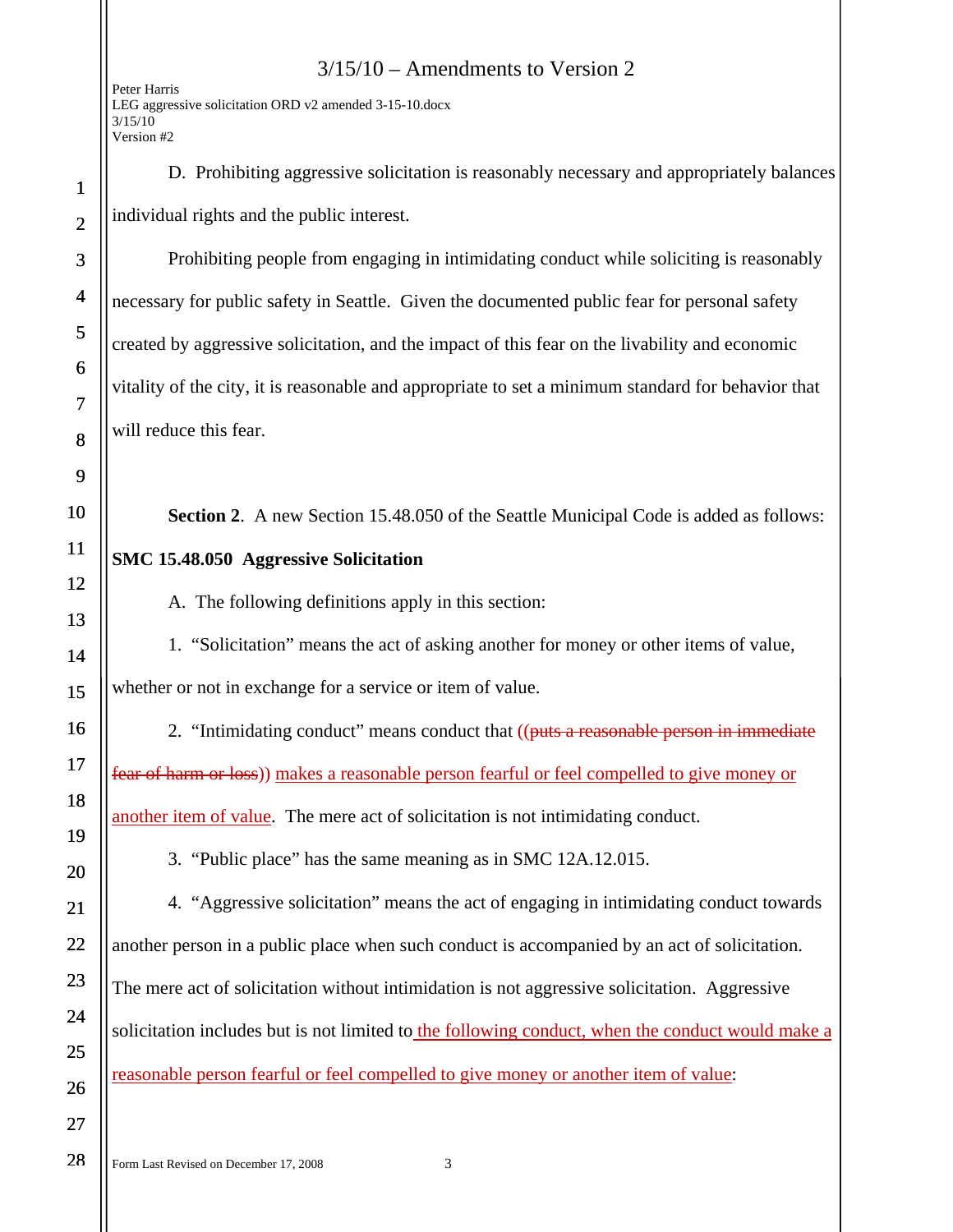|                                                         | $3/15/10$ – Amendments to Version 2 |  |
|---------------------------------------------------------|-------------------------------------|--|
| Peter Harris                                            |                                     |  |
| LEG aggressive solicitation ORD v2 amended 3-15-10.docx |                                     |  |
| 3/15/10                                                 |                                     |  |
| Version #2                                              |                                     |  |
|                                                         |                                     |  |

1

2

3

4

5

6

7

8

9

10

11

12

13

14

15

16

17

18

19

20

21

22

23

24

25

26

27

28

| a. intentionally blocking or interfering with a person by any means while making          |
|-------------------------------------------------------------------------------------------|
| a solicitation, including unreasonably causing the person to take evasive action to avoid |
| physical contact;                                                                         |
| b. intentionally using physical gestures or profane or abusive language ((that            |
| would cause fear or alarm to a reasonable person)) while making a solicitation;           |
| c. repeatedly soliciting a person who has given a negative response to a                  |
| solicitation while remaining within 15 feet of the person;                                |
| d. following a person who has given a negative response to a solicitation while           |
| repeatedly soliciting the person;                                                         |
| e. providing or delivering, or attempting to provide or deliver, unrequested or           |
| unsolicited services prior to or without the consent of the person to whom the service is |
| provided; or                                                                              |
| f. soliciting from within 15 feet any person who is using an automated teller             |
| machine (ATM) or a public or private parking pay station. For purposes of this            |
| paragraph, a person is using an ATM or parking pay station if the person:                 |
| i. is waiting in line for an ATM or parking pay station; or                               |
|                                                                                           |

ii. is conducting a transaction on an ATM or at a parking pay station; or iii. immediately before or after conducting a transaction at an ATM or parking pay station, is handling in plain view any money, bank card, receipt, check or other document related to the transaction.

B. Aggressive solicitation is a civil infraction.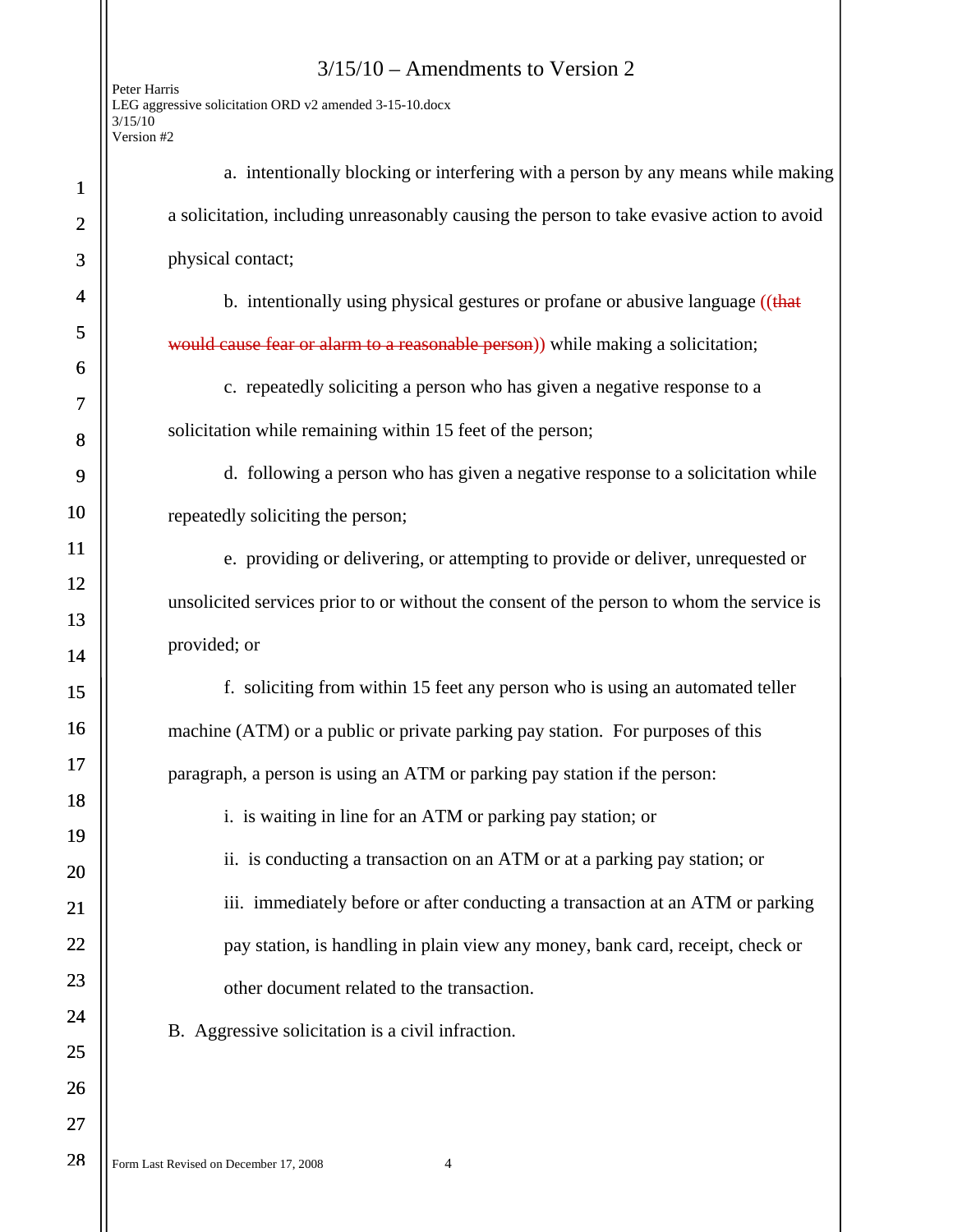3/15/10 – Amendments to Version 2

Peter Harris LEG aggressive solicitation ORD v2 amended 3-15-10.docx  $3/15/10$ Version #2

**Section 3.** Seattle Municipal Code 15.48.900, last amended by Ordinance 122789, is amended as follows:

## **SMC 15.48.900 Civil penalty.**

A. Each violation of Section 15.48.040 and Section 15.48.050 shall be a civil infraction as contemplated by RCW Chapter 7.80 and deemed to be a Class 3 civil infraction under RCW 7.80.120(c), and shall subject to the violator to a maximum penalty and a default amount of  $((Fifty Dollars ($50))$  \$50 plus statutory assessments. If the person is unable to pay the monetary penalty, the court may order performance of a number of hours of community service in lieu of a monetary penalty.

 B. Each violation of Section 15.48.105 shall be a civil infraction as contemplated by RCW Chapter 7.80 and deemed to be a Class 1 civil infraction under RCW 7.80.120(a), and shall subject the violator to a maximum penalty and default amount of Two Hundred Fifty Dollars (\$250) plus statutory assessments. The penalty for a civil infraction is in addition to the civil liability of the person responsible for the posting to the City for the cost of removal under Sections 15.48.120and 15.48.130.

 C. As contemplated by RCW 7.80.160, a person who, after receiving a notice of civil infraction that includes a statement of the options provided in RCW Chapter 7.80 for responding to the notice and the procedures necessary for exercising these options, knowingly fails to exercise one of the options within fifteen (15) days of the date of the notice is guilty of a misdemeanor regardless of the disposition of the notice of civil infraction. A person who willfully fails to pay a monetary penalty or perform community service as ordered by a court may be found in contempt of court as provided in chapter 7.21 RCW. In addition to or in lieu of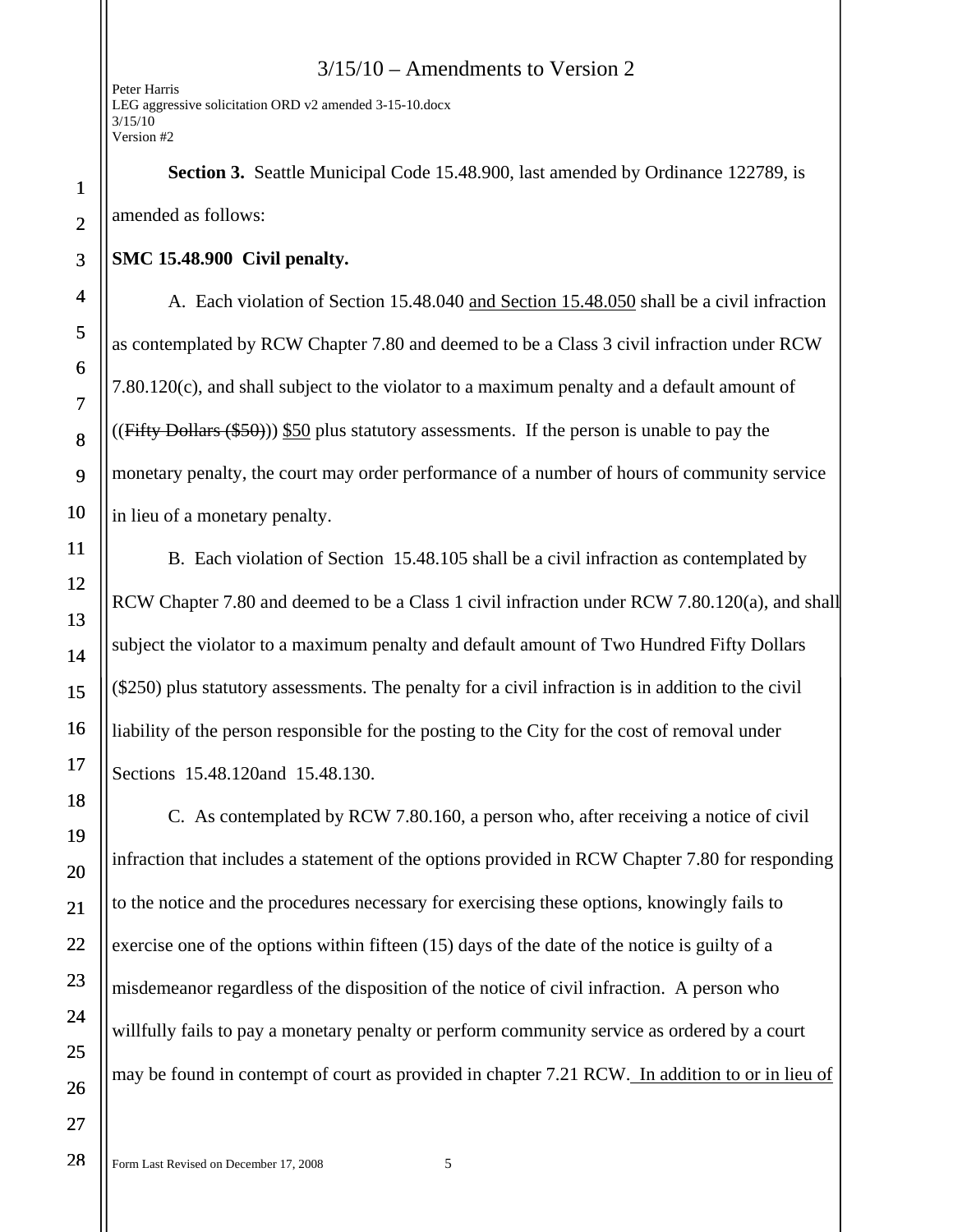Peter Harris LEG aggressive solicitation ORD v2 amended 3-15-10.docx  $3/15/10$ Version #2

## the penalties set forth in Section 12A.02.070B, when sentencing or imposing conditions on a person convicted of, or receiving a deferred sentence, deferred prosecution or statutory or nonstatutory diversion agreement for a misdemeanor based on failing to respond to a notice of civil infraction issued for a violation of Section 15.48.040 or 15.48.050, the court has the authority to require the offender to (1) be evaluated and comply with treatment for alcohol, drug or mental health problems, (2) contact and participate in housing, food, vocational counseling and training and other social services provided by the court or other entities, (3) perform

3/15/10 – Amendments to Version 2

9 community service and (4) not subsequently commit a violation of Section 15.48.040 or

15.48.050.

1

2

3

4

5

6

7

8

10

11

12

 D. An action for a civil infraction shall be initiated and process in the manner contemplated by RCW Chapter 7.80 and the Infraction Rules for Courts of Limited Jurisdiction. For purposes of RCW 7.80.040, the "enforcement officer" authorized to enforce the provisions of this title are: (1) as to park drives and boulevards, the Superintendent of Parks and Recreation, and as to other public places, the Director of the Seattle Department of Transportation; (2) authorized representatives or assistants of either of them; and (3) a commissioned officer of the Seattle Police Department and a person issued a Special Police Officer Commission by the Chief of Police with authority to enforce this title.

**Section 4.** The provisions of this ordinance are declared to be separate and severable. If one or more of the provisions of this ordinance shall be declared by any court of competent jurisdictions to be contrary to law, the provision shall be severed from the rest of the ordinance and all other provisions shall remain valid.